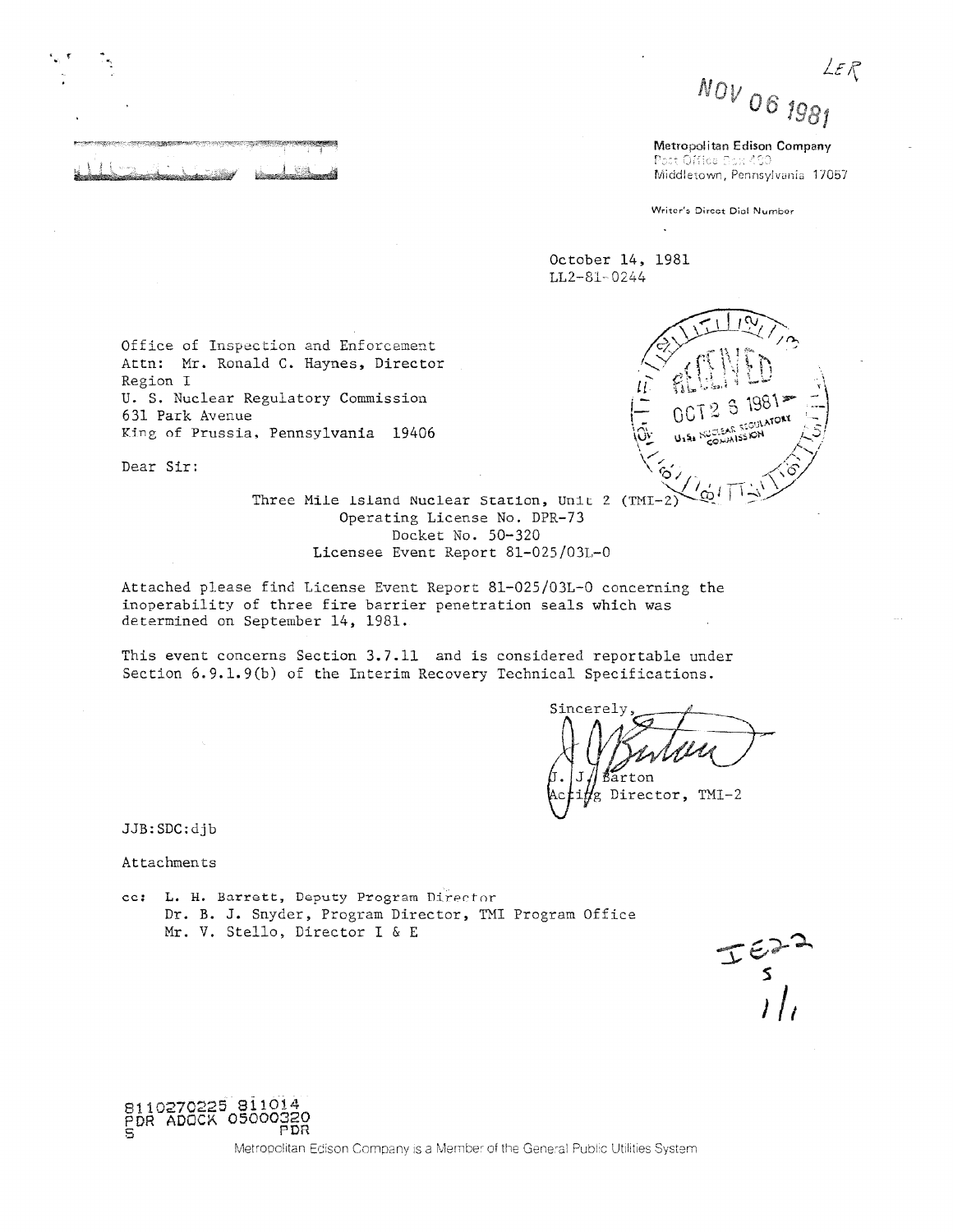| NRC FORM 36 3                                                                                                                                                                                                                                                                                                                                                                                                                           | U.S. NUCLEAR REGULATORY COMMISSION                                                                                                                                                                                                                |
|-----------------------------------------------------------------------------------------------------------------------------------------------------------------------------------------------------------------------------------------------------------------------------------------------------------------------------------------------------------------------------------------------------------------------------------------|---------------------------------------------------------------------------------------------------------------------------------------------------------------------------------------------------------------------------------------------------|
| $(7-77)$                                                                                                                                                                                                                                                                                                                                                                                                                                | Attachment 1<br>LICENSEE EVENT REPORT<br>LL2-81-0244                                                                                                                                                                                              |
| CONTROL BLOCK:                                                                                                                                                                                                                                                                                                                                                                                                                          | (1)<br>(PLEASE PRINT OR TYPE ALL REQUIRED INFORMATION)                                                                                                                                                                                            |
| $2$ $\binom{2}{2}$ 0   0   -<br>់រិទី                                                                                                                                                                                                                                                                                                                                                                                                   |                                                                                                                                                                                                                                                   |
| CON'T<br>REPORT<br>$\sqrt{6}$<br>$0$   1<br>SOURCE L<br>EVENT DESCRIPTION AND PROBABLE CONSEQUENCES (10)                                                                                                                                                                                                                                                                                                                                | $\frac{5}{10} \frac{0}{10} \frac{0}{10} \frac{1}{10} \frac{3}{12} \frac{2}{10} \frac{0}{68} \frac{0}{10} \frac{9}{12} \frac{1}{14} \frac{4}{15} \frac{8}{11} \frac{1}{10} \frac{1}{15} \frac{1}{15} \frac{1}{15} \frac{1}{14} \frac{8}{15}$<br>80 |
| On September 14, 1981, during performance of surveillance procdure 4331-R3, Fire<br>$0$   2                                                                                                                                                                                                                                                                                                                                             |                                                                                                                                                                                                                                                   |
| Barrier Penetration Fire Seal Inspection, three fire barrier penetration seals were<br>$0$   3                                                                                                                                                                                                                                                                                                                                          |                                                                                                                                                                                                                                                   |
| $0\sqrt{4}$                                                                                                                                                                                                                                                                                                                                                                                                                             | declared inoperable (Penetration $3-342-05$ , $5-016-80$ , and $6-045-12$ ).<br>This event                                                                                                                                                        |
| concerns Tech. Spec. 3.7.11 and is considered reportable under Section 6.9.1.9(b).<br>$5\overline{)}$<br>0                                                                                                                                                                                                                                                                                                                              |                                                                                                                                                                                                                                                   |
| This was not a violation since the requirements of the action statement were met.<br><b>6</b><br>$\circ$                                                                                                                                                                                                                                                                                                                                |                                                                                                                                                                                                                                                   |
| This event had no effect on the plant, its operation, or the health and safety of<br>$\Omega$<br>7                                                                                                                                                                                                                                                                                                                                      |                                                                                                                                                                                                                                                   |
| the public.<br>8<br>89                                                                                                                                                                                                                                                                                                                                                                                                                  | 80                                                                                                                                                                                                                                                |
| SYSTEM<br>CAUSE<br>CODE<br>CODE<br>(12)<br>11<br>11                                                                                                                                                                                                                                                                                                                                                                                     | COMP.<br>CAUSE<br>SUBCODE<br>VALVE<br><b>COMPUNENT CODE</b><br>SUBCODE<br>SUBCODE<br>Χ.<br>$X \mid X$<br>(16)<br>13<br>Χ<br>X.<br>X<br>19<br>12<br>13<br>18<br>REVISION<br><b>OCCURRENCE</b><br>SEQUENTIAL<br>REPORT                              |
| EVENT YEAR<br>LER/RO<br>17.<br>REPORT<br>NUMBER<br>22                                                                                                                                                                                                                                                                                                                                                                                   | REPORT NO:<br>CODE<br>TYPE<br>NO.<br>3<br>0<br>28<br>32                                                                                                                                                                                           |
| COMPONENT<br>EFFECT<br>ON PLANT<br>ATTACHMENT<br>NPRD-4<br>PRIME COMP.<br>ACTION FUTURE<br>TAKEN ACTION<br><b>SHUTDOWN</b><br>HOURS $(22)$<br>SUBMITTED<br>FORM SUB.<br><b>SUPPLIER</b><br><b>METHOD</b><br>MANUFACTURER<br>უ<br>0<br>0<br>-0<br>(21)<br>N<br>20<br>(25)<br>(24)<br>X.<br>(23)<br>26<br>CAUSE DESCRIPTION AND CORRECTIVE ACTIONS (27)<br>Inadequate controls to ensure fire barrier penetrations are resealed following |                                                                                                                                                                                                                                                   |
| $\circ$<br>$\vert$ 1                                                                                                                                                                                                                                                                                                                                                                                                                    |                                                                                                                                                                                                                                                   |
| Sealed the inoperable seals and completed the surveillange.<br>maintenance or construction.<br>$\vert$ 1                                                                                                                                                                                                                                                                                                                                |                                                                                                                                                                                                                                                   |
| Proper implementation of $1410-Y-43$ is being exercised at the present time.                                                                                                                                                                                                                                                                                                                                                            |                                                                                                                                                                                                                                                   |
| 3 <sup>1</sup>                                                                                                                                                                                                                                                                                                                                                                                                                          |                                                                                                                                                                                                                                                   |
| $\overline{4}$<br>9<br>8                                                                                                                                                                                                                                                                                                                                                                                                                | 80                                                                                                                                                                                                                                                |
| <b>FACILITY</b><br>OTHER STATUS<br><b>STATUS</b><br>% POWER<br>ΧI<br>0<br>U<br>Recovery Mode<br>(28<br>29<br>5.<br>12<br>8<br>٠Q<br>10<br>13                                                                                                                                                                                                                                                                                            | METHOD OF<br>DISCOVERY<br>$\left( \circ \circ \right)$<br>DISCOVERY DESCRIPTION<br>Discovery during surveillance<br>А<br>31<br>44<br>$\sim 45$<br>80<br>46                                                                                        |
| CONTENT<br>ACTIVITY<br>AMUUNT OF ACTIVITY (35)<br>RELEASED OF RELEASE<br>N/A<br>33<br>34<br>6                                                                                                                                                                                                                                                                                                                                           | LOCATION OF RELEASE (36)<br>N/A                                                                                                                                                                                                                   |
| 10<br>8<br>9<br>11<br>PERSONNEL EXPOSURES<br>DESCRIPTION (39)<br>NUMBER.<br>TYPE                                                                                                                                                                                                                                                                                                                                                        | 80<br>45<br>44                                                                                                                                                                                                                                    |
| $Z \mid$<br>$\Omega$<br>U.<br>1(37)<br>(38)<br>7<br>13<br>8<br>12<br>- 9<br>11                                                                                                                                                                                                                                                                                                                                                          | N/A<br>80                                                                                                                                                                                                                                         |
| PERSONNEL INJURIES<br>DESCRIPTION <sup>(41)</sup><br><b>NUMBER</b><br>$0   0  $ (40)<br>01                                                                                                                                                                                                                                                                                                                                              | N/A                                                                                                                                                                                                                                               |
| 12<br>9<br>11<br>LOSS OF OR DAMAGE TO FACILITY<br>(43)<br>TYPE<br>DESCRIPTION                                                                                                                                                                                                                                                                                                                                                           | 80<br>8110270238 811014                                                                                                                                                                                                                           |
| IZ.<br>9<br>(42<br>$\mathbf{9}$<br>8<br>10<br>s<br><b>PUBLICITY</b>                                                                                                                                                                                                                                                                                                                                                                     | N/A<br>PDR ADOCK 05000320<br>PDR<br>80                                                                                                                                                                                                            |
| DESCRIPTION <sup>(45)</sup><br>ISSUED.<br>N 1(44                                                                                                                                                                                                                                                                                                                                                                                        | NRC USE ONLY<br>۱O<br>$7 - 92$<br>N/A                                                                                                                                                                                                             |
| 8<br>9<br>10<br>NAME OF PREPARER                                                                                                                                                                                                                                                                                                                                                                                                        | 68<br>69<br>$80 \cdot 5$<br>$\circ$<br>Steven D. Chaplin<br>(717)<br>948-8461<br>ه<br>PHONE:                                                                                                                                                      |
|                                                                                                                                                                                                                                                                                                                                                                                                                                         |                                                                                                                                                                                                                                                   |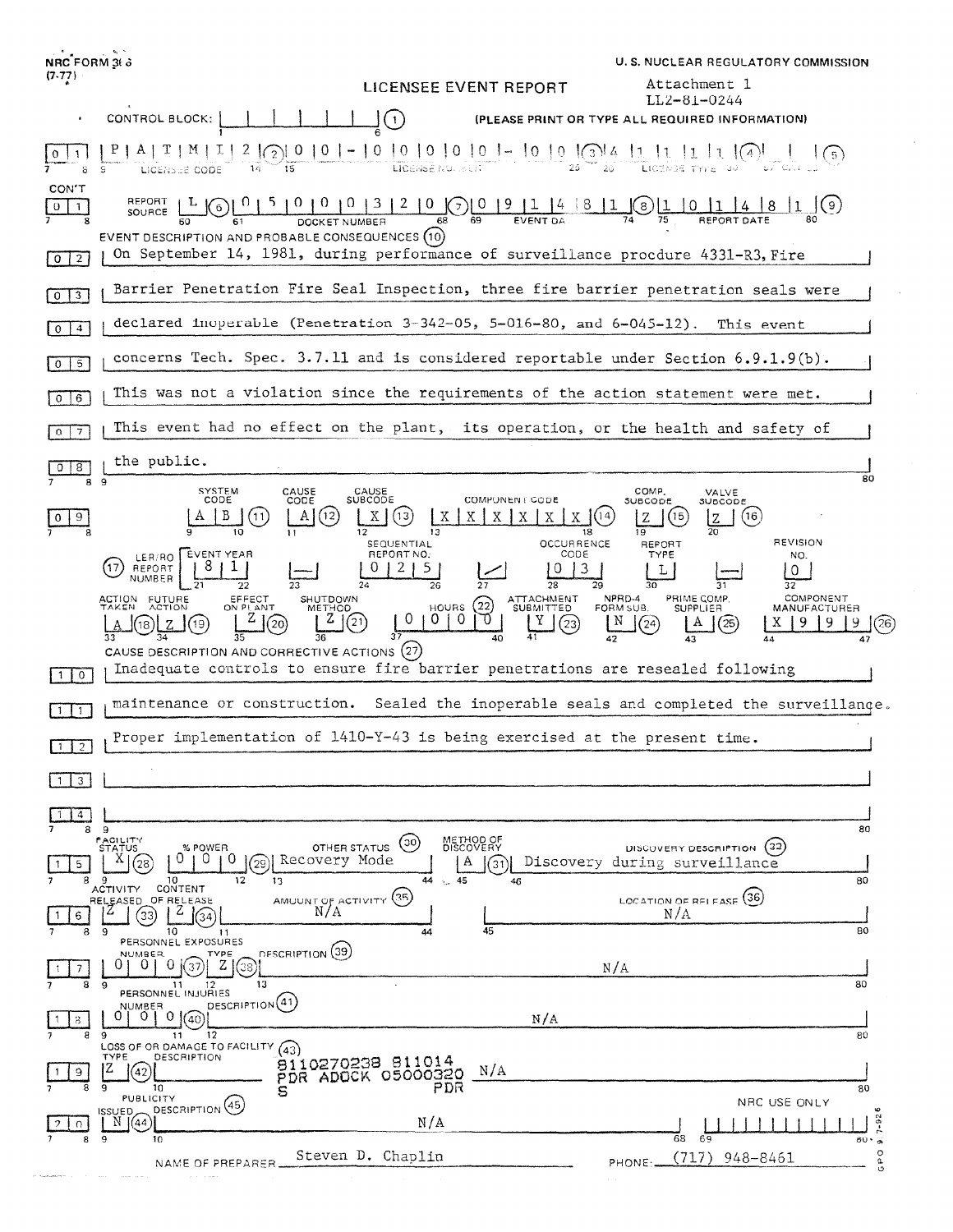\_-

# LICENSEE EVENT REPORT NARRATIVE REPORT TMI-II LER 81-025/03L-0 EVENT DATE - September 14, 1981

#### I. EXPLANATION OF OCCURRENCE

.

On September 14, 1981 during performance of surveillance procedure 4331-R3, Fire Barrier Penetration Fire Seal Inspection, three fire barrier penetration seals were declared inoperable. The inoperable seals were:

Penetration 3-342-05 on 305' elevation in Control Building barrier was penetrated to install a cable, seal was not installed.

Penetration 5-016-80 on 280' elevation in Diesel Generator Building - barrier was penetrated to install a pipe, seal was not installed.

Penetration 6-045-12 on 312' elevation in River Water Pump House - barrier was penetrated to install a cable, seal was not installed.

These silicon foam fire barrier seals were removed prior to or very soon after the accident.

### II. CAUSE OF THE OCCURRENCE

Inadequate controls to ensure fire barrier penetrations are resealed following maintenance or construction.

The inoperable seals were not identified during the last surveillance cycle which was performed on December 20, 1979 (on an 18 month cycle) The surveillance procedure in effect at the time, 2331-R3, encompassed all types of fire barrier seals (silicon foam, Firewall-50, etc.) Due to problems with the Firewall-50 seals, only that part of 2331-R3 dealing with Firewall 50 scals was performed in December 1979. Through an apparent error, the remainder of surveillance 2331-R3, including the silicon foam seals, was not rescheduled for performance later as intended. \_-

### III. CIRCUMSTANCES SURROUNDING THE OCCURRENCE

At the time of the occurrence, the Unit 2 facility was in a long-term cold shutdown state. The reactor decay heat was being removed via loss to ambient. Throughout the event there was no effect on the Reactor Coolant System or the core.